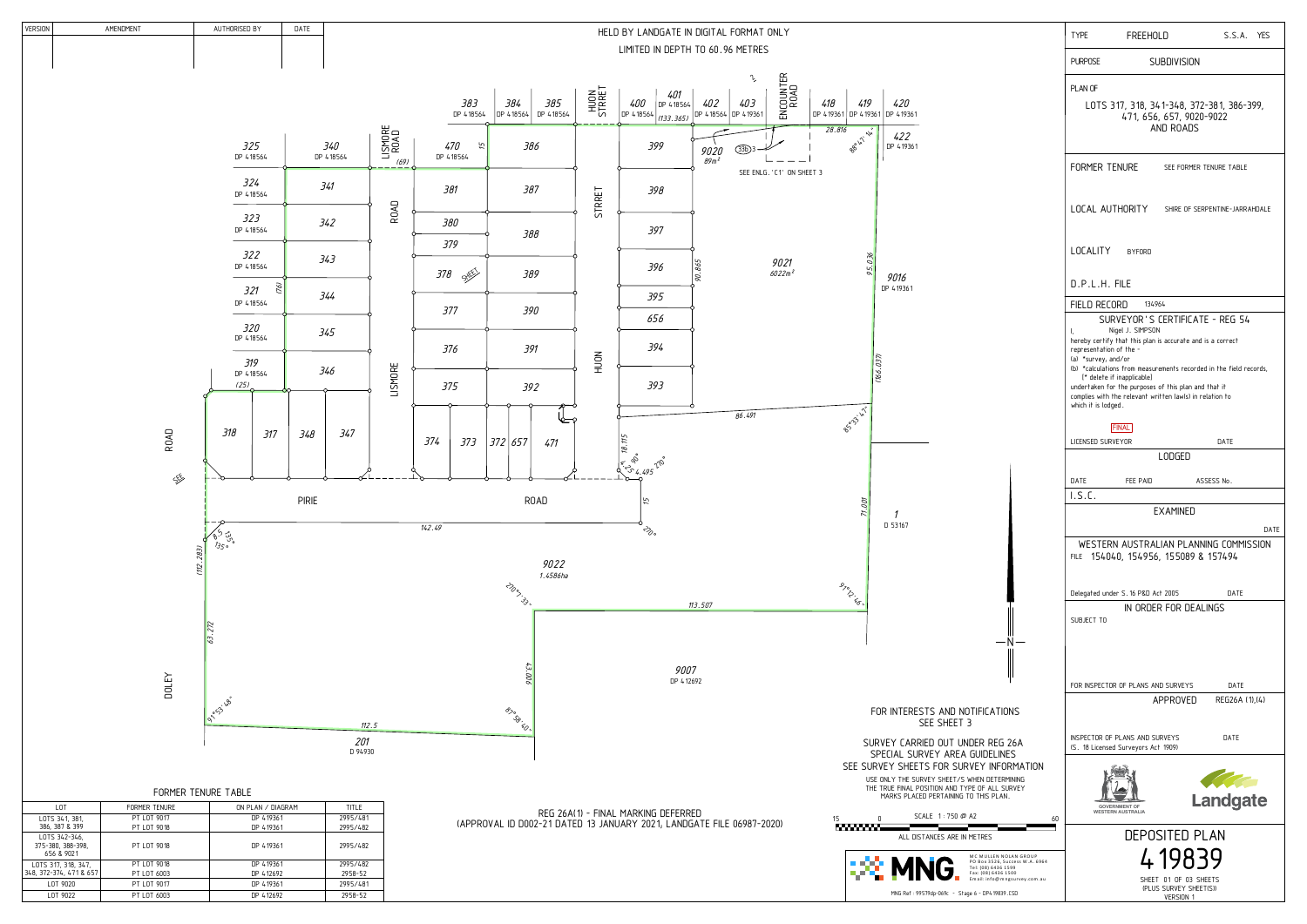

HELD BY LANDGATE IN DIGITAL FORMAT ONLY

## FOR HEADING SEE SHEET 1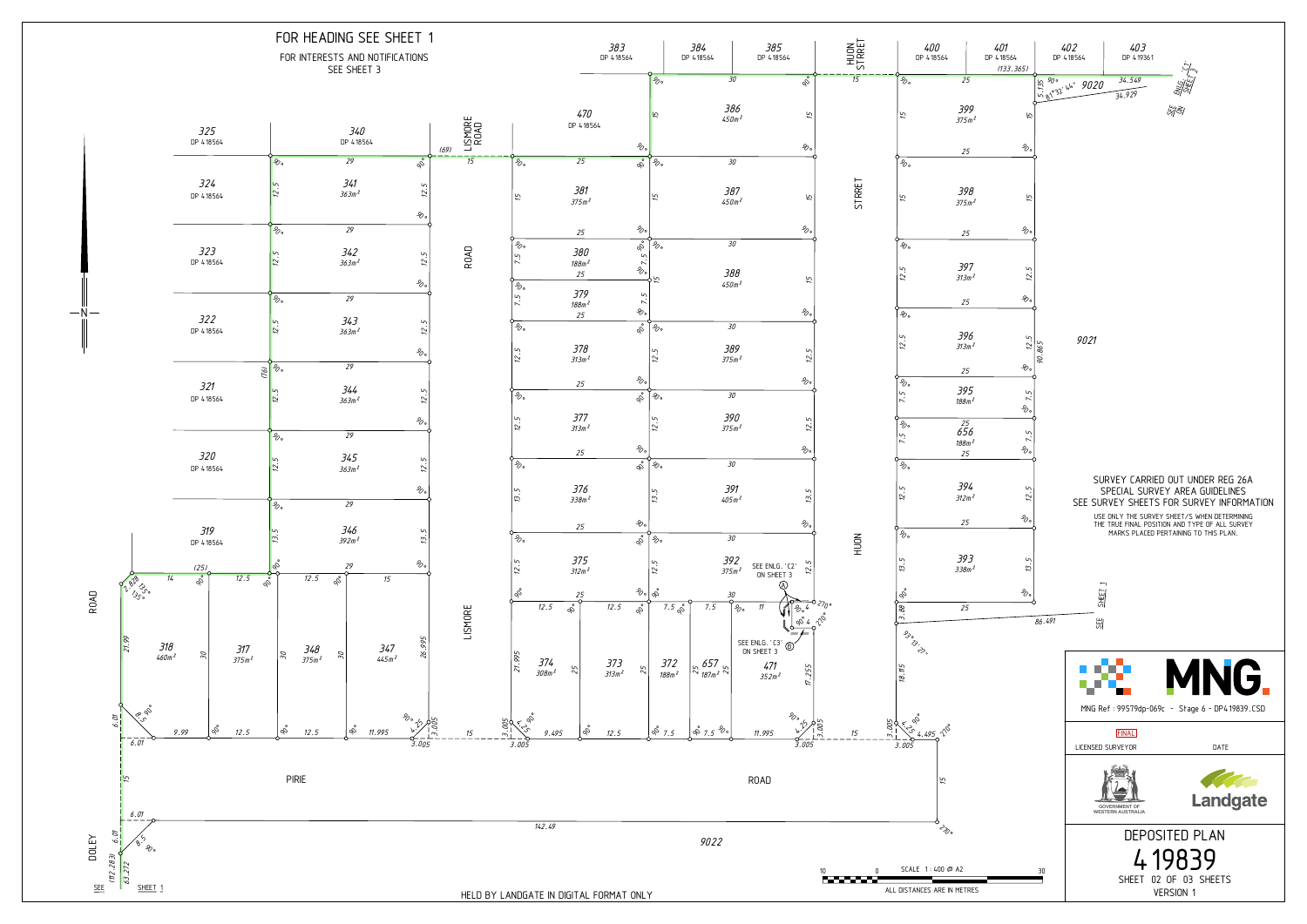Not to scale ENLARGEMENT 'C1'



INTERESTS AND NOTIFICATIONS

| <b>SUBJECT</b> | <b>PURPOSE</b>         | STATUTORY REFERENCE                     | ORIGIN     | LAND BURDENED                | BENEFIT TO                                 | <b>COMMENTS</b>                |
|----------------|------------------------|-----------------------------------------|------------|------------------------------|--------------------------------------------|--------------------------------|
| $(33b)$ 3      | EASEMENT<br>(Sewerage) | SEC 167 OF THE P.& D. ACT<br>REG 33 (b) | DP 419361  | LOTS 9020 & 9021             | WATER CORPORATION                          |                                |
| $^{\circledR}$ | RESTRICTIVE COVENANT   | SEC 129BA OF THE T.L.A.                 | DOC        | LOT 471                      | ELECTRICITY NETWORKS<br><b>CORPORATION</b> | FIRE SEPARATION                |
| $\circledA$    | NOTIFICATION           | SEC 70A OF THE T.L.A.                   | DOC        | LOTS 392 & 471               |                                            | NOISE COMPLIANCE               |
|                | NOTIFICATION           | SEC 165 OF THE P & D ACT                | <b>DOC</b> | ALL LOTS EXCEPT<br>9020-9022 |                                            | FIRE MANAGEMENT<br><b>PLAN</b> |
|                |                        |                                         |            |                              |                                            |                                |